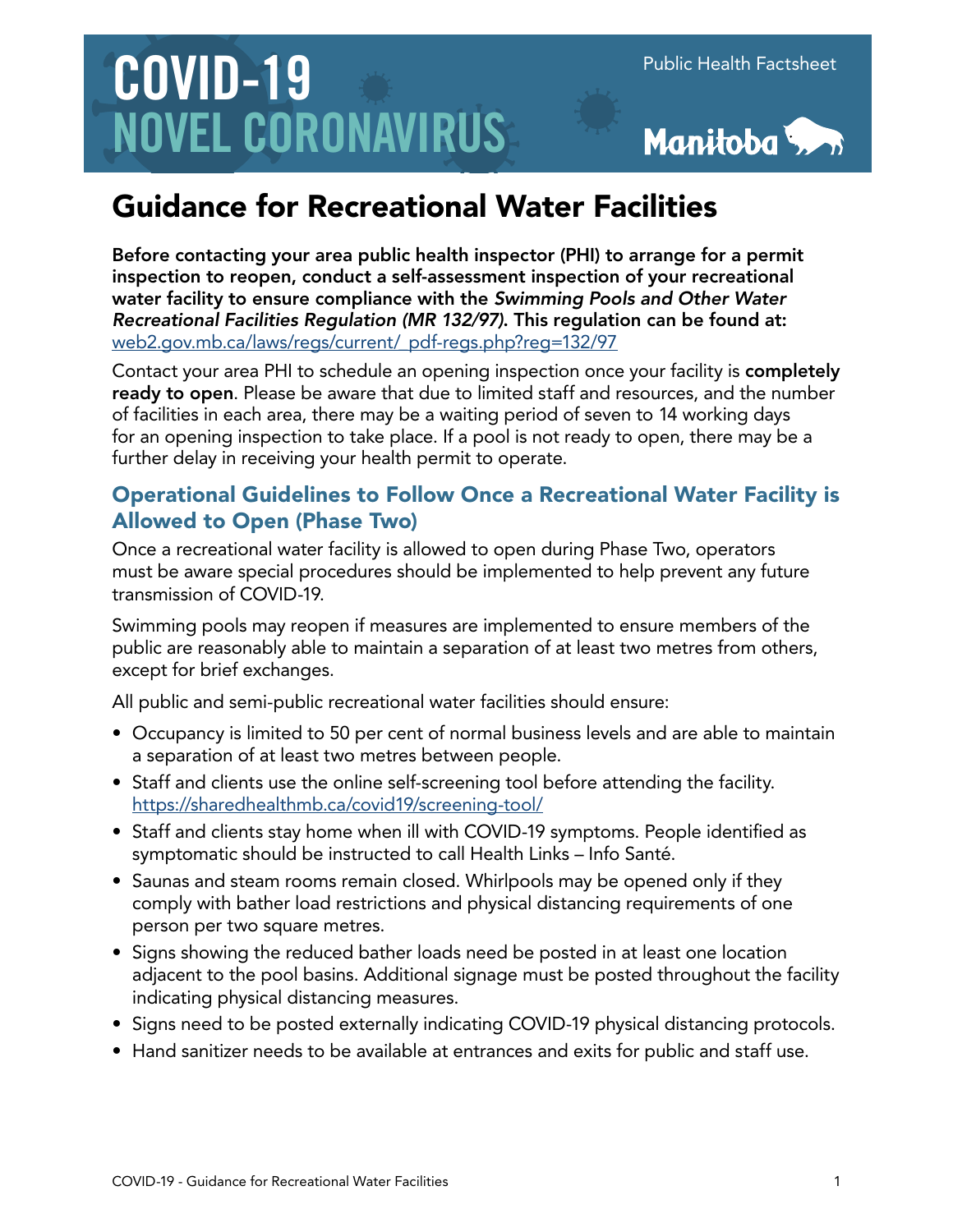- Social distancing must be established in entrance areas and lobbies of indoor facilities.
	- Staff are present to manage entry points, physical distancing, control access and limit entry to accommodate the occupancy allowance.
	- Measures are in place to avoid groups congregating at entry points for classes/ general use.
	- Place markers such as tape or cones are placed every two metres to provide visitors with visible queues that support physical distancing.
	- Drop-in use is discouraged.
	- Any seating in the receiving area is set up to maintain a minimum two metres of separation between people.
	- A booking system is in place to reserve blocks of time for activities and classes in advance to assist in maintaining reduced occupancy requirements.
	- Staff encourage cashless forms of payment, whenever possible.
	- Plans are in place to determine how capacity will be enforced.
	- Areas that may need to be closed off are identified.
	- Face masks are not worn while in the water.

### Additional Considerations and Information

- Establish and mark zones or sections of the pool to maximize separation.
- Allow sufficient time between activities to clean the pool deck and locker rooms, paying particular attention to frequently-touched areas including, such as railings, door handles, washroom doors and shower stalls.
- Establish safe places for guests to wait their turn while remaining apart.
- Determine how mandated capacity limits and access will be monitored for non-guarded, semi-public pools (e.g. attendant/screener at pool entrance, video options in public areas).
- Post signage in semi-public pools reminding visitors to ask for supplies to clean and disinfect chairs or other surfaces before using.
- Require an adult be present in the water in close proximity to small children and non-swimmers to help maintain physical distancing even where lifeguards are present.

### **Lifeguards**

• Monitoring physical distancing **must not** be the responsibility of any on-duty lifeguard. A lifeguard's primary responsibility is to watch over the bathers while they are in or around the facility and to supervise bather safety. Facility operators/owners must identify additional staffing requirements and hire staff to assist in monitoring physical distancing.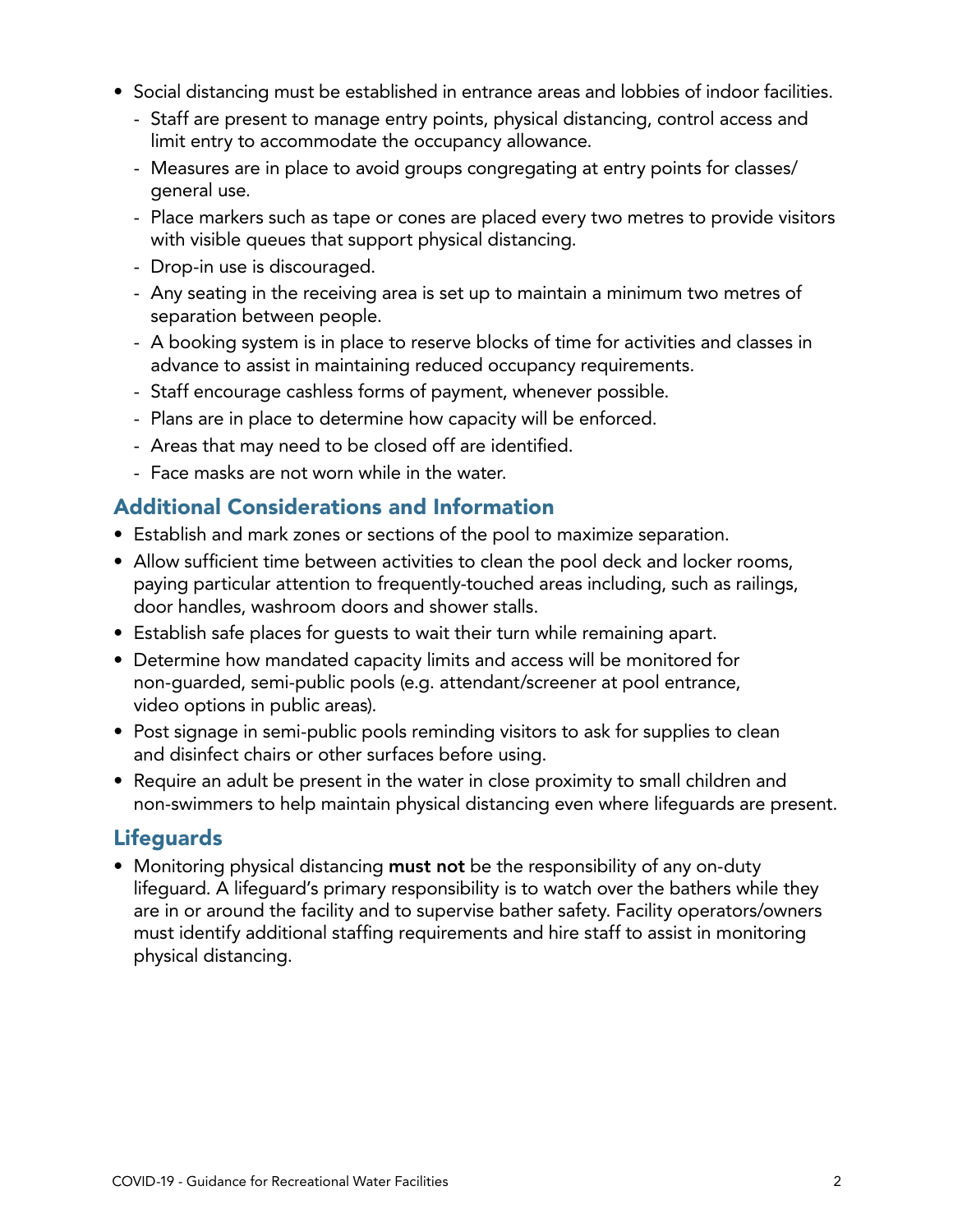## GROUP CLASSES

- Continue to offer virtual classes or training where possible.
- Allow group exercise classes if participants are able to maintain a distance of two metres apart throughout the class.
- Allow adequate time to disinfect equipment and surfaces before each class.
- Do not use shared equipment unless able to disinfect between users. Equipment that is difficult to clean, such as foam rollers and yoga blocks, should not be used.

## First Aid, Aquatic Rescue and Pool Instructional Equipment

- Personal instructional equipment should be provided by the participants (e.g. goggles, swim caps, masks, snorkels, etc.)
- Equipment should not be shared with others in the class/course. For each pool session, provide each participant with the equipment they will need for the class. At the end of the class, ensure that the equipment is cleaned and disinfected, and ready for the next class.
- During practice sessions for first aid and lifeguard training, ensure that each participant is equipped with, and is wearing, their own gloves and personal pocket masks.

## LOCKER ROOMS:

- If locker rooms are used, consider modifying their use to maintain physical distancing.
- Restrict the number of people in locker rooms and restrooms.
	- Do not allow guests to congregate in waiting areas for access. This process can include floor markings, outdoor distancing, waiting in cars, etc.
	- Consider an exit from the facility separate from the entrance.
	- Remove common-use items from locker rooms.
	- Make disinfectant spray or wipes available for patrons to disinfect locker contact surfaces before and after use.
	- Post signage for guidance on shower area use to maintain physical distancing.
- Ensure enhanced and frequent cleaning and disinfection of locker rooms by staff. Cleaning schedules should be posted to ensure staff and patrons are aware of cleaning frequencies.

### Cleaning and Maintenance

- Continue routine pool maintenance.
- Establish a routine cleaning schedule:
	- before opening for the day
	- between shifts
	- when closing for the day